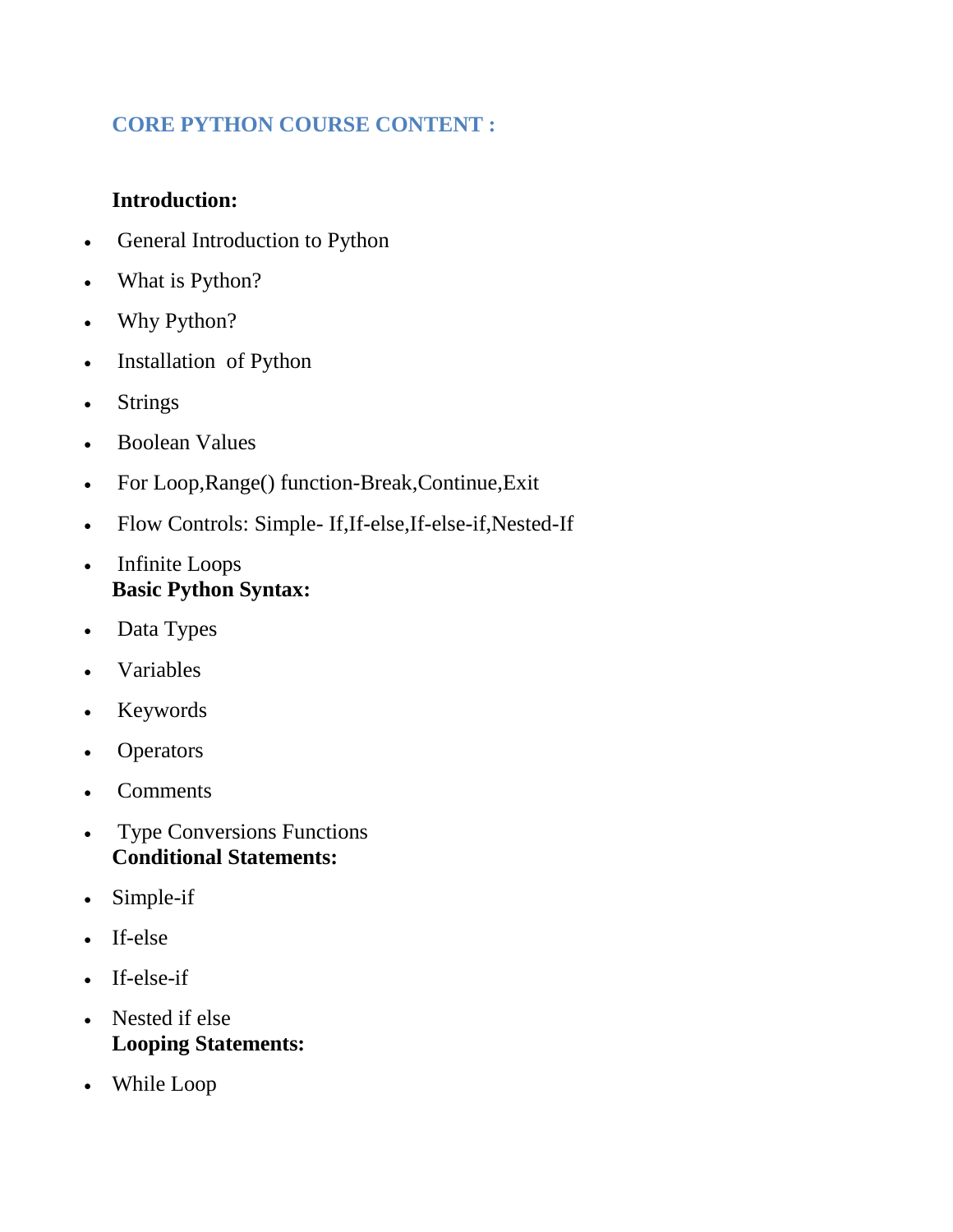- For Loop
- Infinite Loop
- Nested Loops **Control Statements:**
- Break Statements
- Continue Statements
- Exit **Collections Data Types:**
- Lists
- Dictionary
- Tuples
- Sets
- Slicing of a List
- Adding or Removing Elements Methods used in are explained with sample programs

| 1. Keys   | 2. Extend                | 3. Values    | 4. Items  |  |
|-----------|--------------------------|--------------|-----------|--|
| 2. Get    | 6. Set default 7. Append |              | 8. Insert |  |
| 3. Remove | 10.Clear                 | $11$ . Index | 12.Count  |  |

4. Sort 14.Copy

## **Strings**

Strings are amongst the most popular types in Python. We can create them simply by enclosing characters in quotes. Python treats single quotes the same as double quotes.

## We cover Methods:

| Lower $()$                                                       | $\overline{\text{ioin}}$ () | startswith () | min()         | zfill() | upper $()$           |  |  |  |  |
|------------------------------------------------------------------|-----------------------------|---------------|---------------|---------|----------------------|--|--|--|--|
| Split()                                                          | endswith() replace()        |               | rindex $()$   | title() | riust()              |  |  |  |  |
| Isdigit()                                                        | index()                     | isalpha()     | $1$ just $()$ |         | maketrans() find()   |  |  |  |  |
| Isdecimal() strip() replace()                                    |                             |               | rfind()       |         | $isspace()$ lstrip() |  |  |  |  |
| swapcase() Modules:re.re.compile().re.search().format()<br>Max() |                             |               |               |         |                      |  |  |  |  |
| <b>Regular Expressions:</b>                                      |                             |               |               |         |                      |  |  |  |  |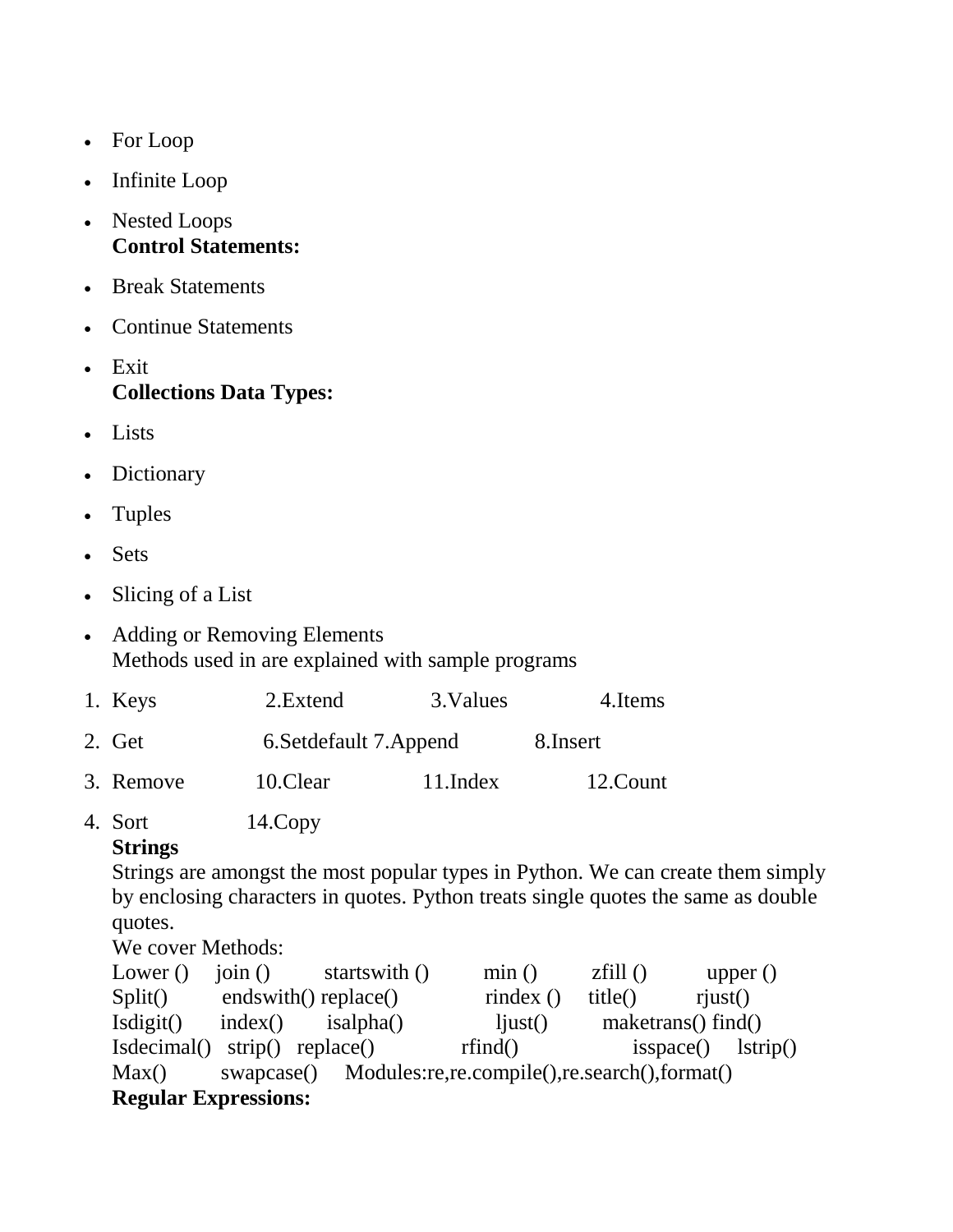- Regular expressions syntax
- Pattern matching using group
- Pattern matching using PIPE
- Greedy values
- Shorthand characters
- Pattern matching using digits, spaces and word
- Regular expressions Methods
- Escape sequences and Modifiers with example programs **File Handling:**
- What is file?
- Opening file
- Various file modes
- Reading data from file
- Writing data to a file
- Closing a file
- Replacing the contents of file
- Working with Directories
- Handling I/O functions
- Open(),read(),write(),close(),readLine()
- seek(),tell(),makedirs(),getcwd() with example programs **Functions:**
- defining a functions
- calling a function
- function parameters
- types of parameters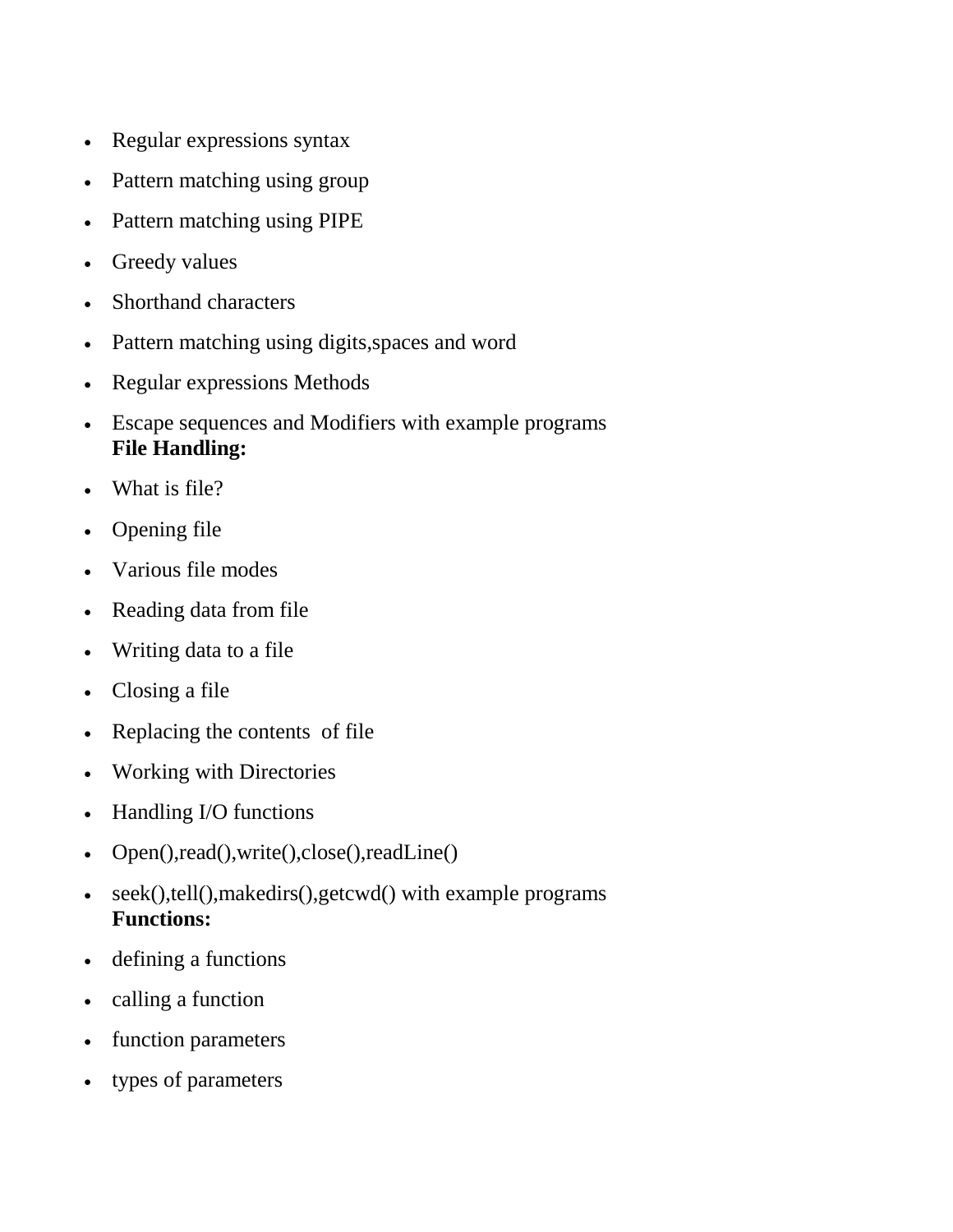- default parameters
- user defined functions
- recursive functions
- inner functions
- inner functions using debugger
- nested functions
- multiple return of values **Debugging:**
- Syntax errors
- Runtime errors
- Types of errors
- What is exception?
- Predefined exceptions
- Exception handling
- Try,except and finally clauses
- Handling multiple exceptions
- Nested try, except and finally blocks
- Raising exceptions **ADVANCED PYTHON Object Oriented Programming:**
- Object Oriented Concepts
- Code Reusability
- What is Class and Object
- OOPS Features
- Encapsulation
- Polymorphism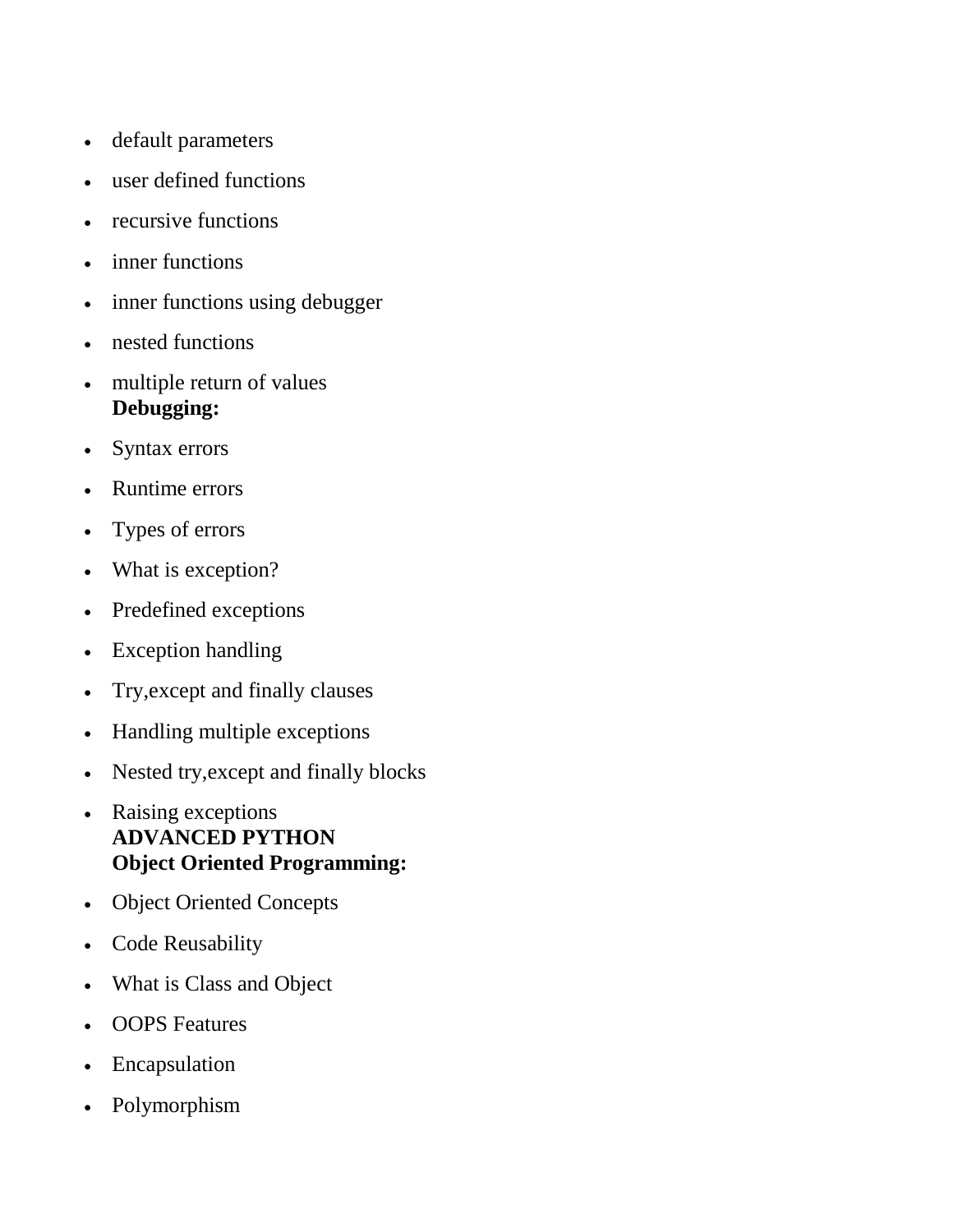- Abstraction
- Inheritance
- Types of Inheritance
- What is Constructor
- Passing parameters to Constructors
- Initializing Objects, class method, static variable and methods **Lambda Functions/Anonymous Functions:**
- $\bullet$  Filter()
- $\bullet$  Map()
- Reduce() **Generators and Decorators:**
- Purpose of generator
- Creation of generator
- Creation of decorators
- How they are deferent from normal functions **Database:**
- Importing the API module
- Acquiring a connection with the database
- Issuing SQL
- Statements and stored procedures
- Closing the connection using MySQLdb. **Web Scrapping:**
	- Web browser Module
	- Downloading from the web with the Requests Modules
	- **Parsing HTML with the Beautiful soup Module**
	- Controlling with the browser